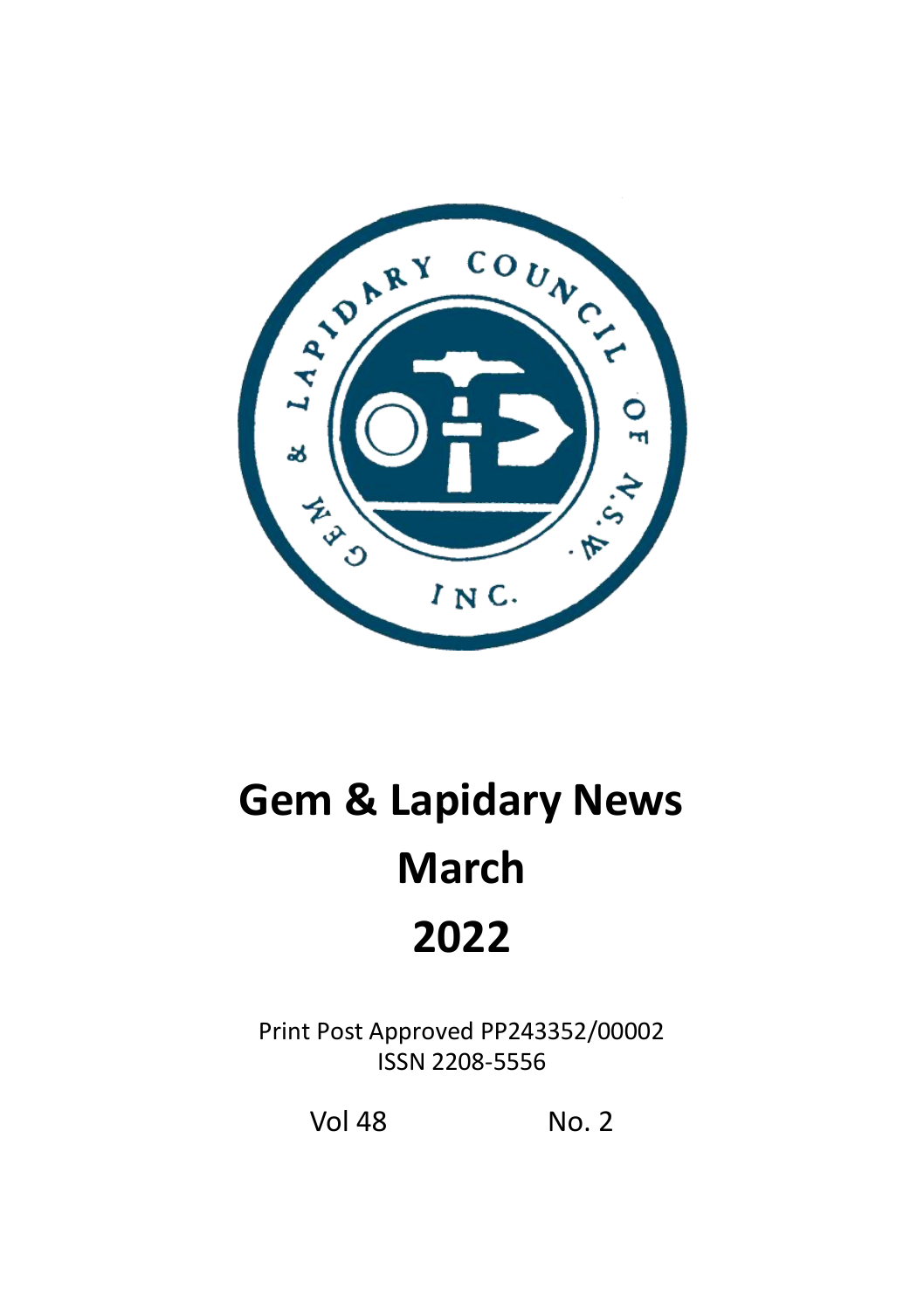**Gem & Lapidary News** is the official publication of the Gem and Lapidary Council of NSW Inc, PO Box 188 Orange 2800. The executive and workforce of the Council are entirely composed of delegates from member Clubs. Council is NOT an autonomous body. The Gem & Lapidary Council is a member of AFLACA (Australian Federation of Lapidary and Allied Crafts Association). **Life Councillors:** Joan Ball (dec), Ron Beattie, Arthur Roffey (dec), Frank Hall (dec), Dot Caladine (dec), Maurya Hutton (dec), Marie Jenkins (dec), Dick Moppett (dec) & Bob Wright (dec).

#### **EXECUTIVE**

| President                               | Barbara Try O.A.M. (Northern Districts) 0417 676435                             |
|-----------------------------------------|---------------------------------------------------------------------------------|
| Senior Vice President<br>Vice president | Colin Wright (AFG)<br>Tony Try (Central Coast)                                  |
| Secretary                               | Kathy Selwood (Orange) 6362 7917<br>secretary@gemlapidarycouncilnsw.org.au      |
| <b>Minutes Secretary</b>                | Mick Lane (Blue Mountains)                                                      |
| Treasurer                               | Bob McLean (Port Hacking)                                                       |
| <b>Assistant Treasurer</b>              | Tony Offord (Port Hacking)                                                      |
| Committee:                              | Sue O'Neil (Goulburn)<br>Joe O'Neil (Goulburn)<br>Marcia Hill (Western Suburbs) |

#### **APPOINTMENTS**

| <b>Public Officer</b>       | Tony Offord                                                                   |
|-----------------------------|-------------------------------------------------------------------------------|
| Auditor                     | Colin Russell                                                                 |
| Editor                      | Vacant<br>editor@gemlapidarycouncilnsw.org.au                                 |
| Webmaster                   | Alex Maitland (Temporary Webmaster)<br>webmaster@gemlapidarycouncilnsw.org.au |
| <b>Equipment Officer</b>    | Mick Lane                                                                     |
| <b>G&amp;L News Mailman</b> | Sue O'Neil                                                                    |
| <b>Education Officer</b>    | Vacant                                                                        |
| <b>GEMBOREE Coordinator</b> | 2022-Tony Offord                                                              |
| <b>GEMKHANA Coordinator</b> | Bob McLean with Tony Offord                                                   |
| AFLACA delegates            | Barbara Try (voting) and Tony Try (non-voting)                                |
| AFLACA J&R delegates        | Barbara Try (voting) and Colin Wright (non-voting)                            |

#### **COUNCIL MEETINGS**

#### **Visitors welcome to attend**

EXECUTIVE meet monthly, fourth Wednesday of the month, 1pm, at Clubrooms, Parramatta-Holroyd Lapidary Club, 73 Fullager Rd, Wentworthville, NSW **NEXT COUNCIL MEETING: March 23—2022 at 1pm** 

| Vol. 48<br>No. 2 |  |
|------------------|--|
|------------------|--|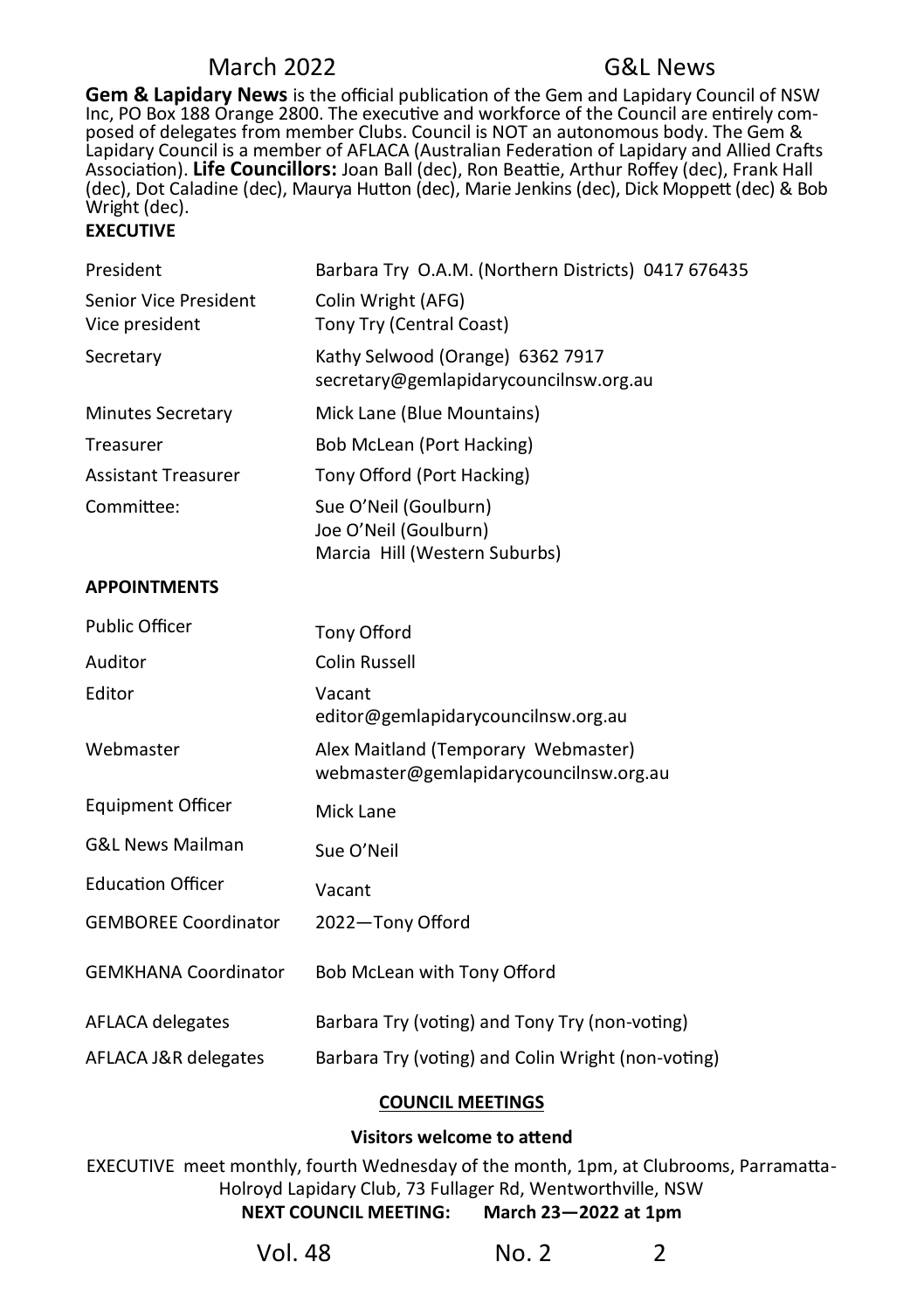## March 2022 G&L News editor's notes

## Please we still need an editor for this newsletter if you can help it would be much appreciated. Please contact Barbara Try on 0417676435*.*

## ADDRESSES

**for the Gem & Lapidary Council NSW**

**Website** : http://gemlapidarycouncilnsw.org.au / The website has links to the **secretary, editor & webmaster**

#### **Online edition of the newsletter is in colour.**

**Post** : Gem & Lapidary Council NSW, PO Box 188, Orange NSW, 2800 **Meeting rooms:** Parramatta-Holroyd Lapidary Club, 73 Fullagar Rd, Wentworthville, NSW

### Deadlines**:**

Third Wednesday of the month—a few days grace is allowed.

ContaCt the G&L editor to inCLude your CLub's news

**editor@gemlapidarycouncilnsw.org.au**

#### ADVERTISING RATES

#### **per** *G&L News* **edition**

(NB: printed in black & white)

Full page - \$40 1/2 page - \$25 1/3 page - \$20

Please send payment with advertising booking and copy

**Disclaimer:** 

**Opinions expressed are those of the original authors and do not necessarily reflect those of the Editor, Gem & Lapidary Council, or its members. Persons acting on any opinion, advice, fact or advertisement published in this issue does so at their own risk.**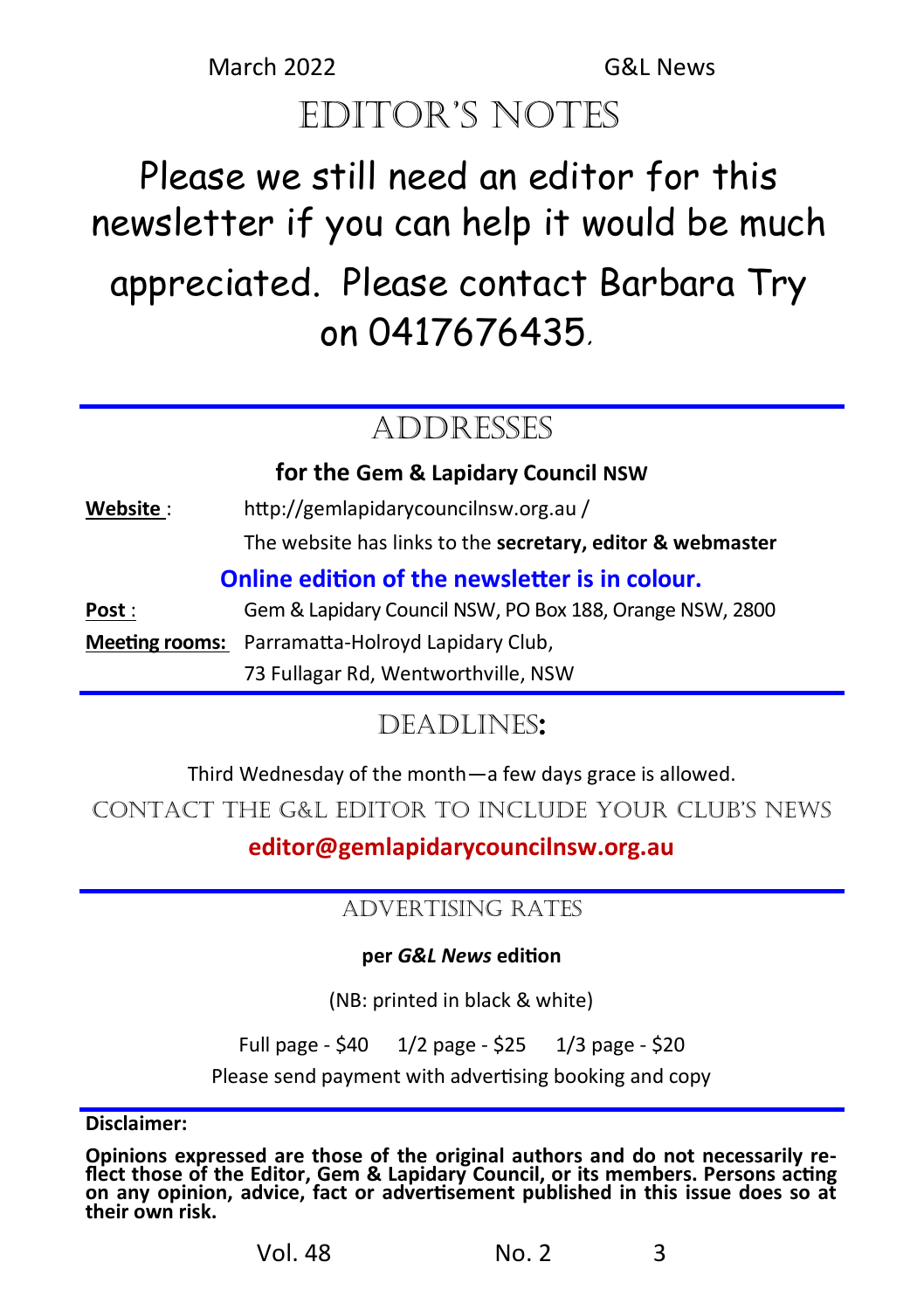| <b>March 2022</b>                               | G&L News       |  |
|-------------------------------------------------|----------------|--|
| <b>Contents</b>                                 | Page(s)        |  |
| G & L Council Information                       | $\overline{2}$ |  |
| Editor's Notes and Council contact information. | 3              |  |
| Message from the President                      | 4              |  |
| <b>Committee Meeting Minutes</b>                | 5, 6,          |  |
| <b>GEMBOREE 2022 Information</b>                | 7              |  |
| <b>Beautiful Agates</b>                         | 8              |  |
| "W" is for Wascoite by Tony Try                 | 9              |  |
| "Mudgee Mud"                                    | 10 & 11        |  |
| <b>GEMBOREE FLYER</b>                           | 12             |  |
| Club News                                       | 13 & 14        |  |
| Events                                          | 16             |  |
|                                                 |                |  |



#### **Message from the President**

Well most of the Clubs are now back and operating to their new normal. The Covid restrictions have been reduced but it is up to the Club's to set their own rules that they are comfortable with.

A very big "thank you" to Parramatta/Holroyd Lapidary Club and Central Coast Lapidary Club for allowing the Gem Council to use their clubrooms for the GEMBOREE Judging. The judging is complete for entries submitted prior to the show. We still have to judge all the at Show entries. I would also like to thank the Judges, pencillers/scribes, the people who added the scores sheets and the kitchen helpers who without them none of this work would have been completed.

We are fast approaching the GEMBOREE and weather permitting we are still trying to finalise some of our Field Trips and activities that will be held during the event.

Barbara J Try O.A.M.

President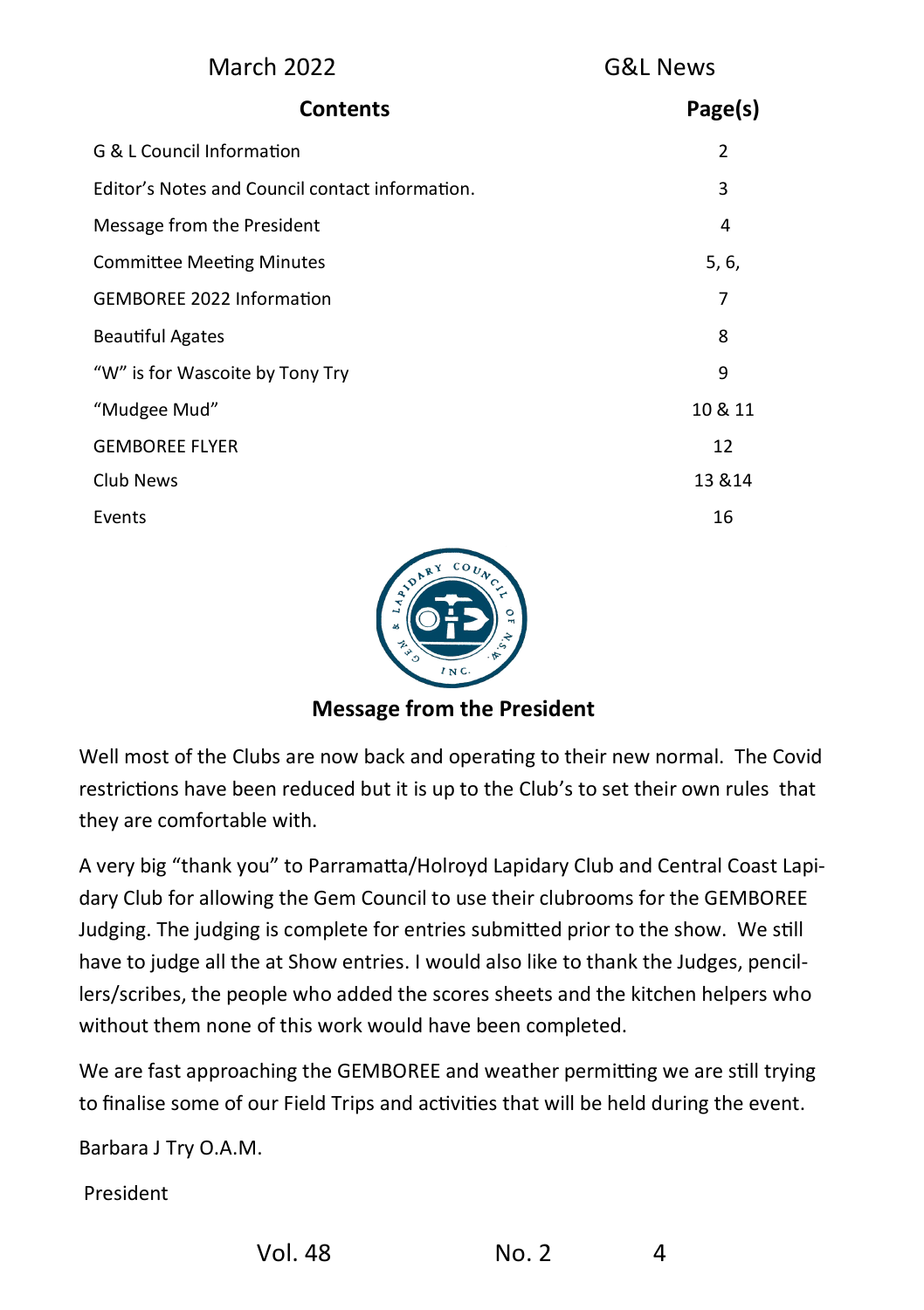#### **Minutes of the COMMITTEE MEETING of 23 February 2022**

At Parramatta Holroyd Club

**The meeting** was opened at 1:00pm by President Barbara Try (Northern Districts) who welcomed delegates from the following clubs: Central Coast (Tony Try), Orange (Kathy Selwood) Port Hacking (Bob McLean, Tony Offord) Parramatta/Holroyd (Ray Powell), AFG (Col Wright), Illawarra (Joan Zealey), Blaxland (Pam & Alec Gardiner), ), Western Suburbs (Marcia Hill), Goulburn (Sue & Joe O'Neil),

**Apologies**: Blue Mountains (Kim Cooke), Western Suburbs (Ainslie & Shirley Flynn), Blue Mountains (Mick Lane)

**Visitor:** Brian Beauchamp

**Moved**: Central Coast **Seconded:** Port Hacking that apologies be accepted.

#### **Minutes of the Previous Meeting: 19 January 2022**

Moved Illawarra, *seconded*, Parramatta/Holroyd that the minutes be accepted.

#### **Business Arising**:

1/ Coffs Harbour, Canberra needs another copy of their invoice. Done 2/ AFLACA Agenda items sent. Done

3/ Secretary another key cut for the trailer. Done

**Moved** Western Suburbs **seconded:** Goulburn that Business arising from minutes be approved.

**Correspondence**: See attached list.

#### **Business Arising from Correspondence:**

1/ P.O.Box for GEMBOREE not to be renewed

**Moved** Orange **seconded** Blaxland, that Inward Correspondence be received, Outward Correspondence be endorsed and business arising be approved.

#### **J&R Report:**

1/ Letter from Hawkesbury District Agricultural Association – Re judging for their show on Monday 2 May 2022, Judges have not been allocated. 2/ AFLACA – Judges to do SA discussed.

**Webmaster**: No report.

**G&L NEWS Editor:** NEED an Editor

**Education Report:** Bathurst next carving class 3 March confirmed.

Vol. 48 No. 2 5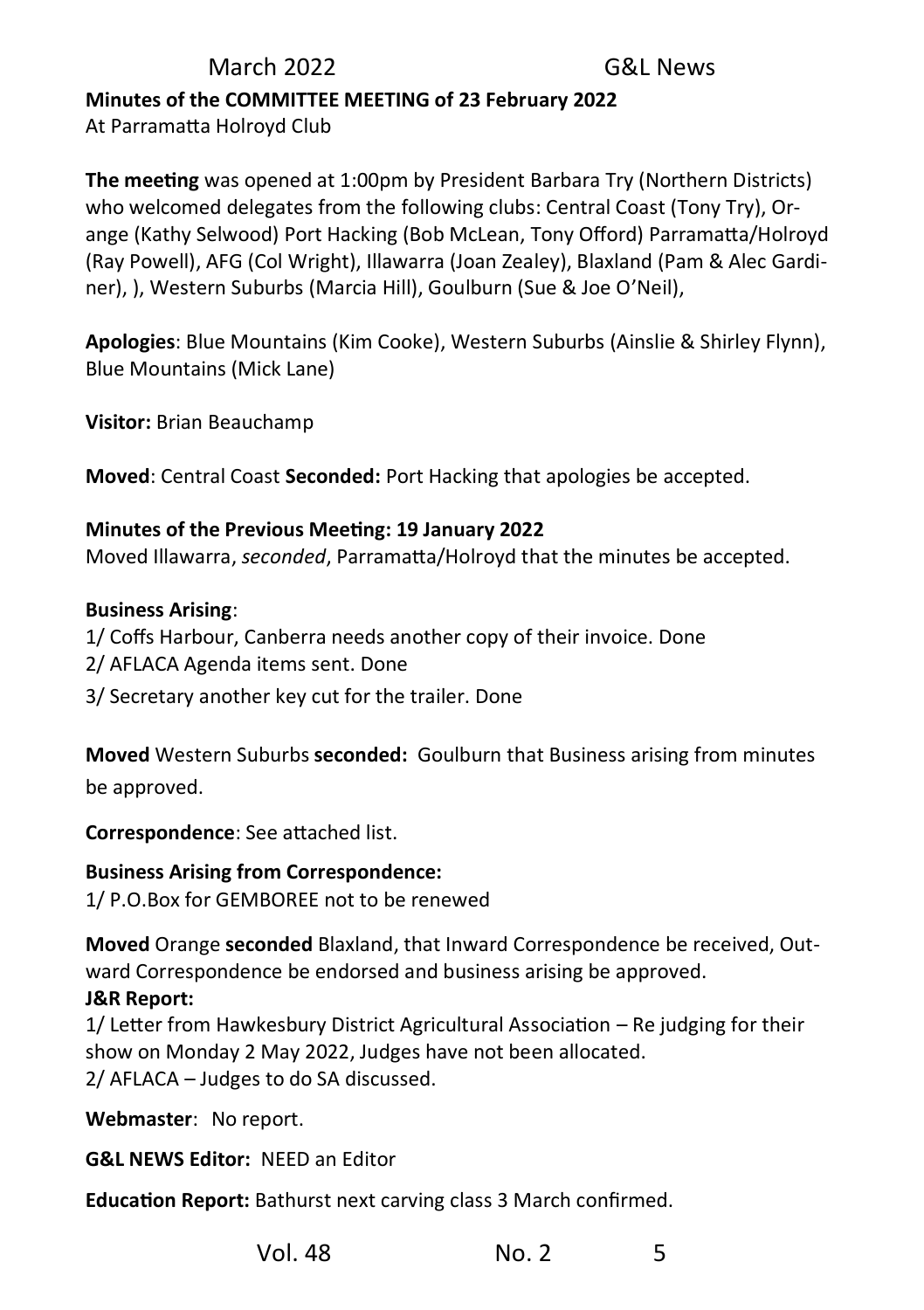**Social Media:** Traders to be advertised for the GEMBOREE

**Mail Person:** had 3 bounce backs from email

#### **GEMKHANA**

**1/** Schedule released to Web.

#### **GEMBOREE**: **Mudgee 2022.**

Event insurance to be arranged 2022, Col to follow up.

GEMBOREE trophy's complete

Fossicking sites getting there – sorting out days and to what sites, chase fossil club for field trip – Barb.

Inside traders to feature on Facebook to lead up - Kim

Reminder – that camping sites behind outside tailgating are powered sites - NO water

Do we need to renew PO Box 4013 - No

ID Tags ready to go to Illawarra, Template for ID Tags for Inside Traders, Outside Traders and Volunteers all to be sent to team leaders and paperwork to Bathurst

#### **CAMPING SITES STILL AVAILABLE AT GEMBOREE SITE –we are still taking bookings**

Reports to be accepted moved: Illawarra Seconded: Parramatta/Holroyd

#### **GENERAL BUSINESS:**

1/ AFLACA historian contracted, but no reply, looking for any photos of the perpetual trophies being award at the official presentation.

**General Business:** moved: Central Coast Seconded: Orange

**Meeting closed:** 2.30pm

**Next meeting:** 23 March, 2022 ♣

**REMINDER:** Clubs should keep in mind that any Club that assists with the practical running/organising of the GEMBOREE can have FREE tailgating space at the GEMBOREE for the duration of the event.

Keep in mind that material sold at the free tailgating stall MUST be Club Material—that is , it is not to be owned by an individual. It is aimed to benefit the Club as a whole.  $\clubsuit$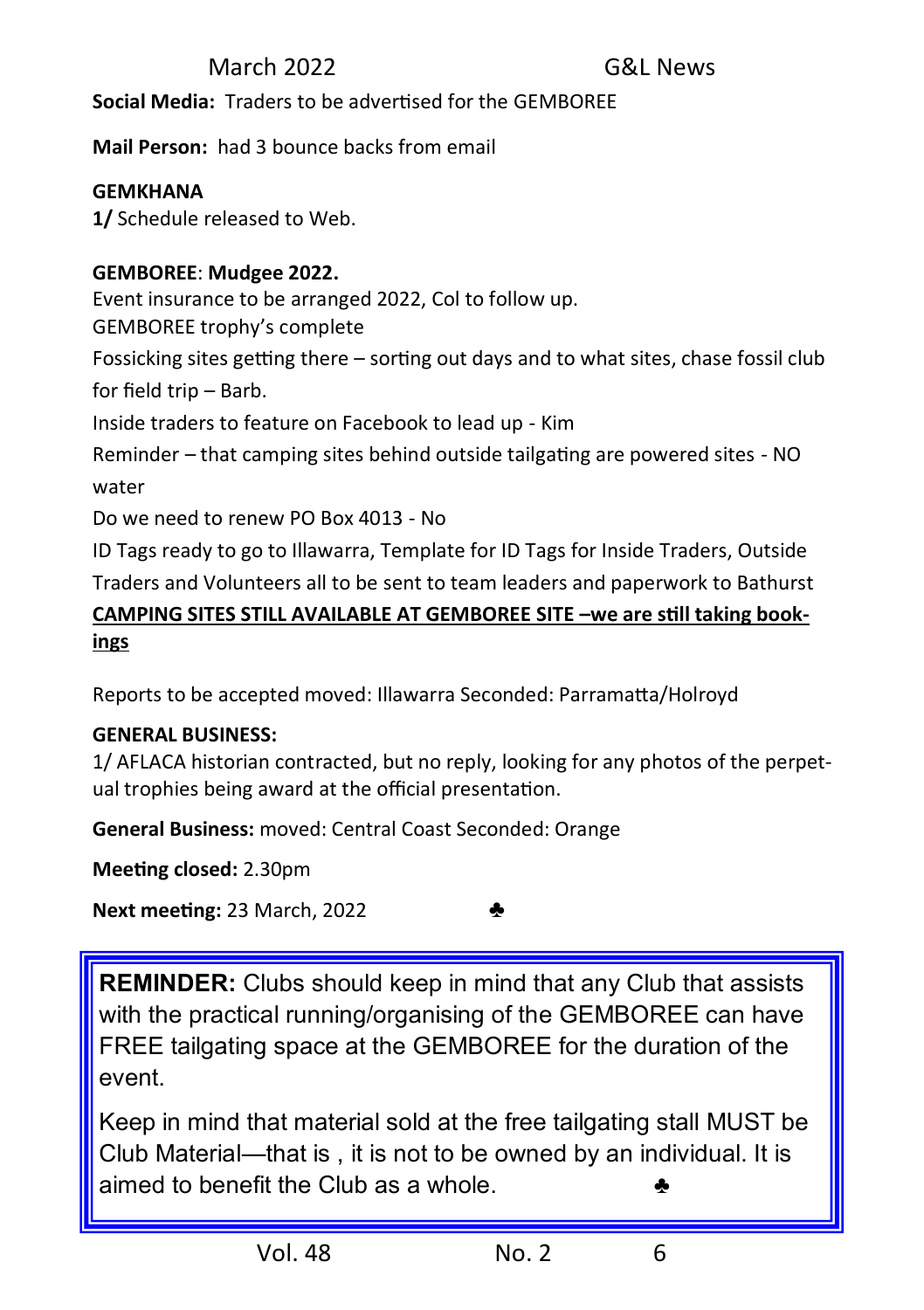

*58th GEMBOREE 2022*

*At Mudgee's Australian Rural Education Centre, 267 Ulan Road, Bombira*

*Easter 15th to 18th April 2022*

#### **Camping and Off Site Registrations is still available**

If you still have not complete you registration form for the GEMBOREE it is not too late. The GEMBOREE 2022 Committee would like to advise anyone who would like to book a campsite at AREC foe the GEMBOREE we are still taking bookings. Just complete the form and return it to the GEM-BOREE Registrar, PO Box 117, Corrimal NSW 2518. Forms are available on the AFLACA website.

https://aflaca.org.au/gemboree/

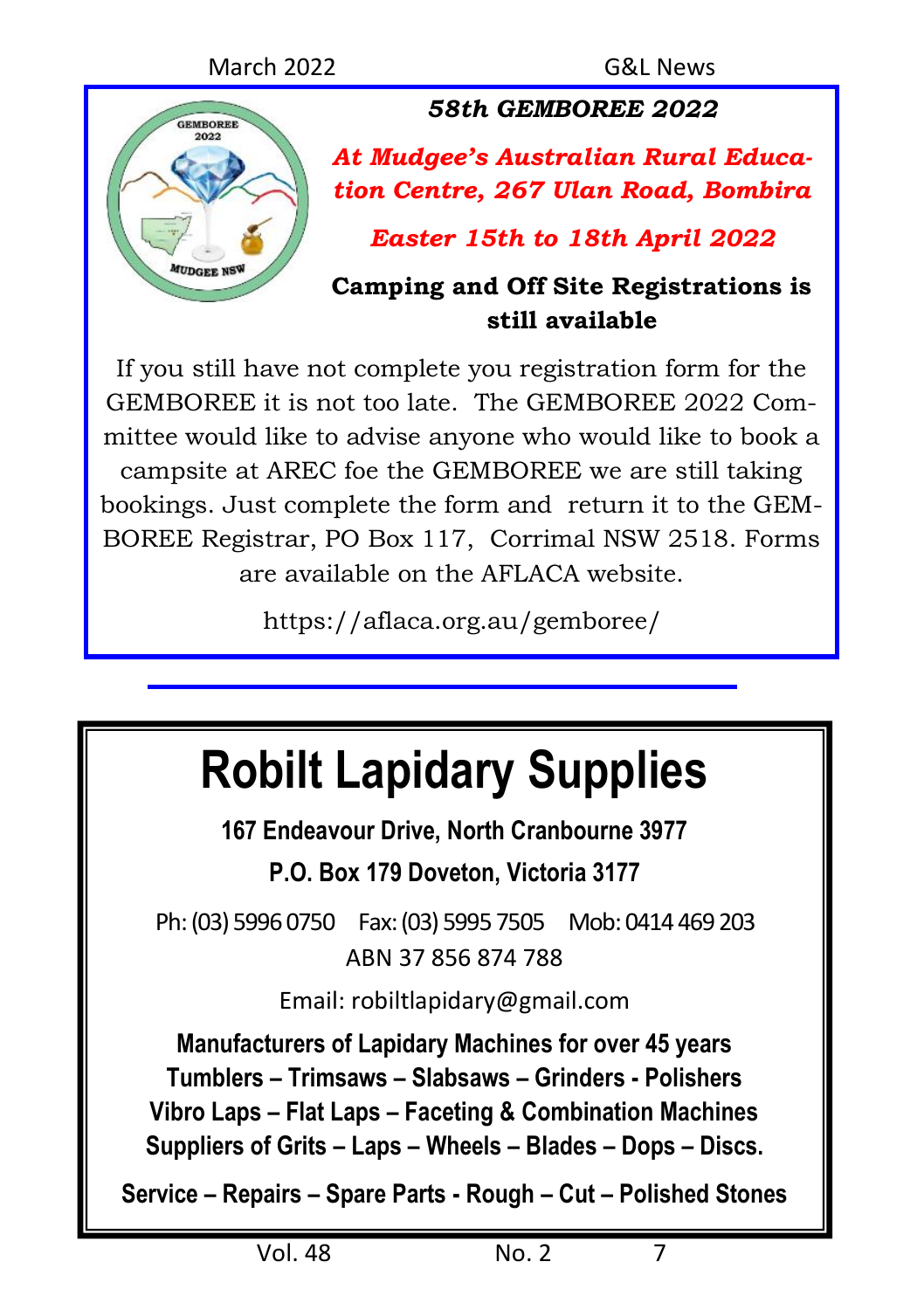## **AGATES**



# **CID** australian lapidary supplies

For 50 years we have been manufacturing and supplying quality base metal Findings and Mountings to Lapidary and Craft enthusiasts.

Shop online for a large range of:

Findings

Chains – Neck chains and Bulk chain

Mountings: Rings, Pendants, Brooches, Bracelets etc.

Snap –TiteTM Settings – Sterling Silver and Gold Filled

Discounted and close-out Specials

#### www.australianlapidarysupplies.com.au

**Phone: 02 95318922 Email: sales@australianlapidarysupplies.com.au**

#### **Discount for Lapidary Clubs and Members**

Simply order online and type in coupon code**: lapidary** at checkout.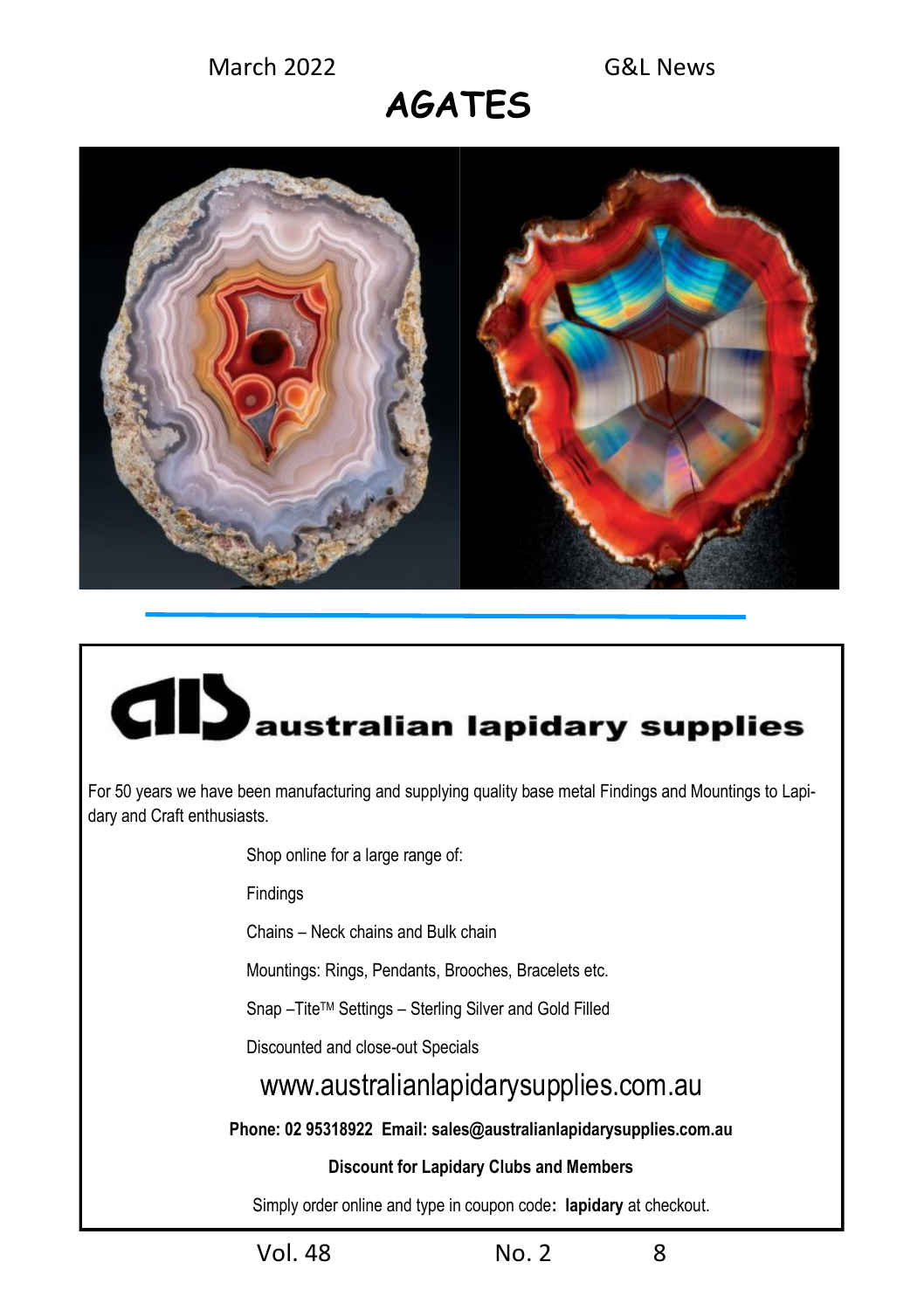#### "W" is for **W**ascoite

Not a lot has been written about **Wascoite.** Much more has been written about another form of Jasper known as Biggs Jasper, which is found near Biggs Junction In Oregon

Near the deposits of Biggs jasper a stratum of white clay is sometimes found, locally named **Wascoite** for the town of Wasco, Oregon It is probably the end form of much-weathered volcanic debris.

**On the grade up 97 South from Biggs and China Creek, above Rufus is where Wascoite and some nice tube agate were found. Wascoite is generally thought of as a picture-jasper. It is formed in concentric, irregular circles with shades of tan, lavender, yellow, pink, and red.**

This material is as rare as hen's teeth these days. While some is still found near Biggs Junction, most was mined out years ago.

Tony Try

[This limited information on this stone is all that I have been able to find via Google]

#### CLUB NEWS

Email: editor@gemlapidarycouncilnsw.org.au

- Central Coast Lapidary Club will holding their AGM on Saturday 26 March at 10.00am—Only financial members can attend.
- Illawarra Lapidary Club will be holding their AGM on Wednesday 16 March at 7.00pm—they are looking volunteers to take positions on the committee
- Illawarra also have their Rock Swap 20 March 8am to 2pm at Stuart Park
- Campbelltown & Districts Lapidary Club will be holding their Open day on the 19 March from 9.00am to 2.00pm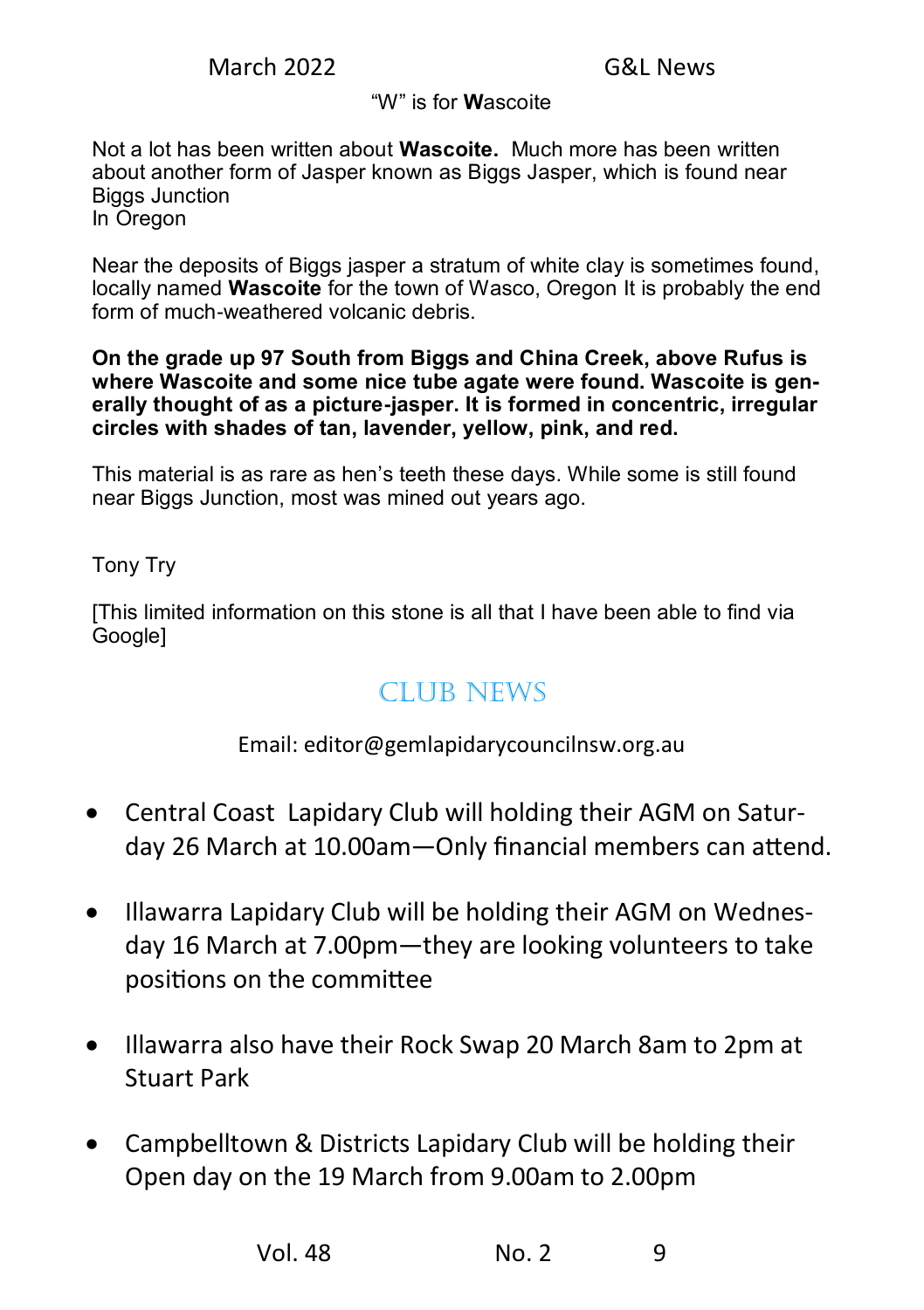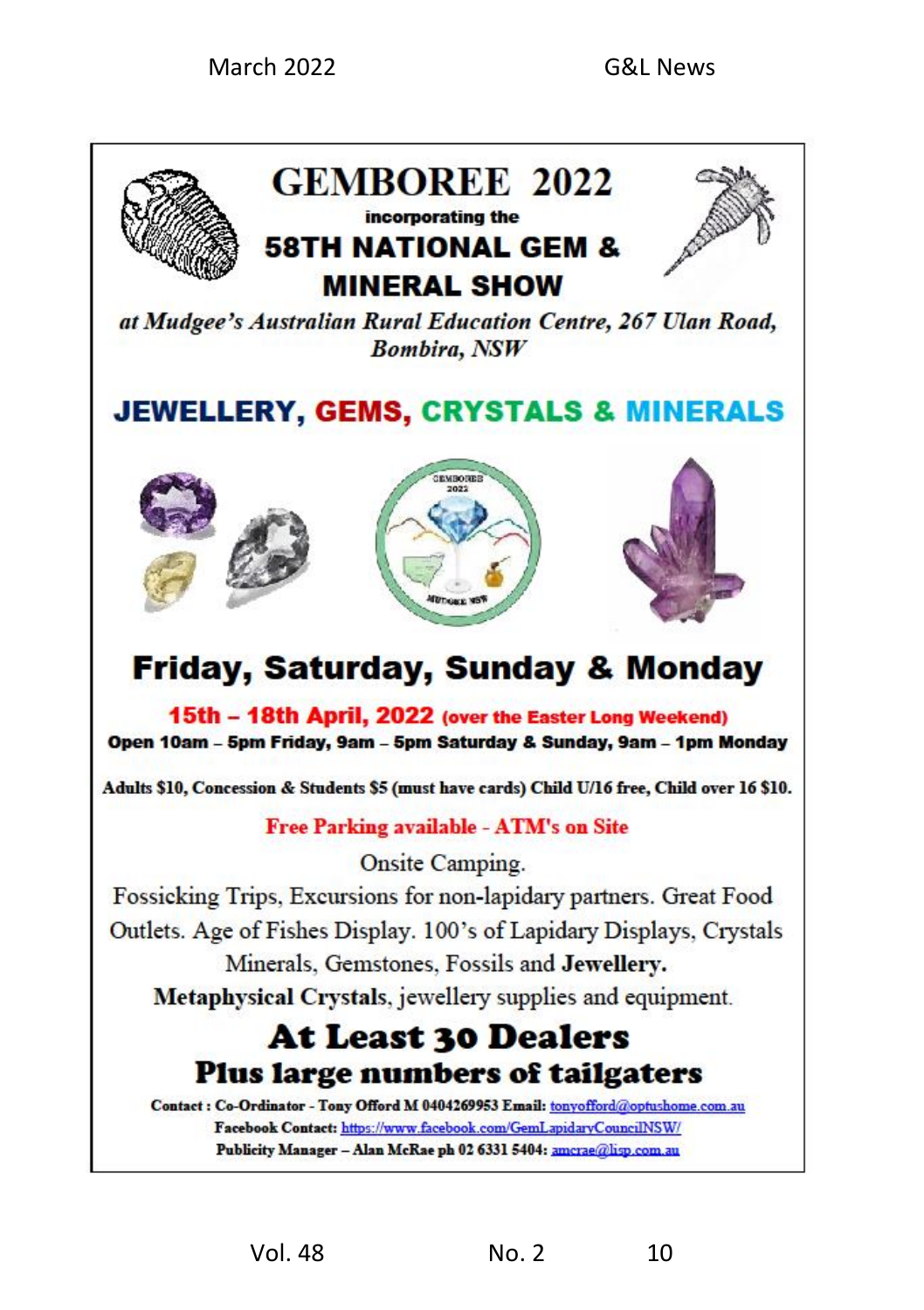## Gemcuts \*Lapidary \* Fossicking \* Jewellery Making Tools



Cabbing



Tumbling



Jewellery Tools



Carving





Ultrasonic Cleaners

We stock an extensive range of our own diamond tools, faceting accessories, rough and products.

We are Authorised dealers for:

Diamond Pacific Tool Corp - Nova, Genie, Bigfoot, Galaxy Barranca - MK Diamond Saw Blades Lortone - Cabbing Machines, Saws, Rotary Tumblers Saeshin - "Strong" Micro Motors **Cratex - Rubberised Abrasives** Crystalite - Diamond Laps, Crystal Pads, Poly Pads, Flexo Pads Klingspor - Industrial Grade Sanding Sheets, Belts & Disks GemPro - Flex Wheels, Resin Bonded Diamond Products **Jersey Instruments - Faceting Machines** 

36A Smith Drive Ballina NSW 2478 Ph. 02 66811686 A/H 0427 012 014 Brian & Liz

**MAIL PHONE & INTERNET** ORDERS

www.gemcuts.com.au

Vol. 48 No. 2 11